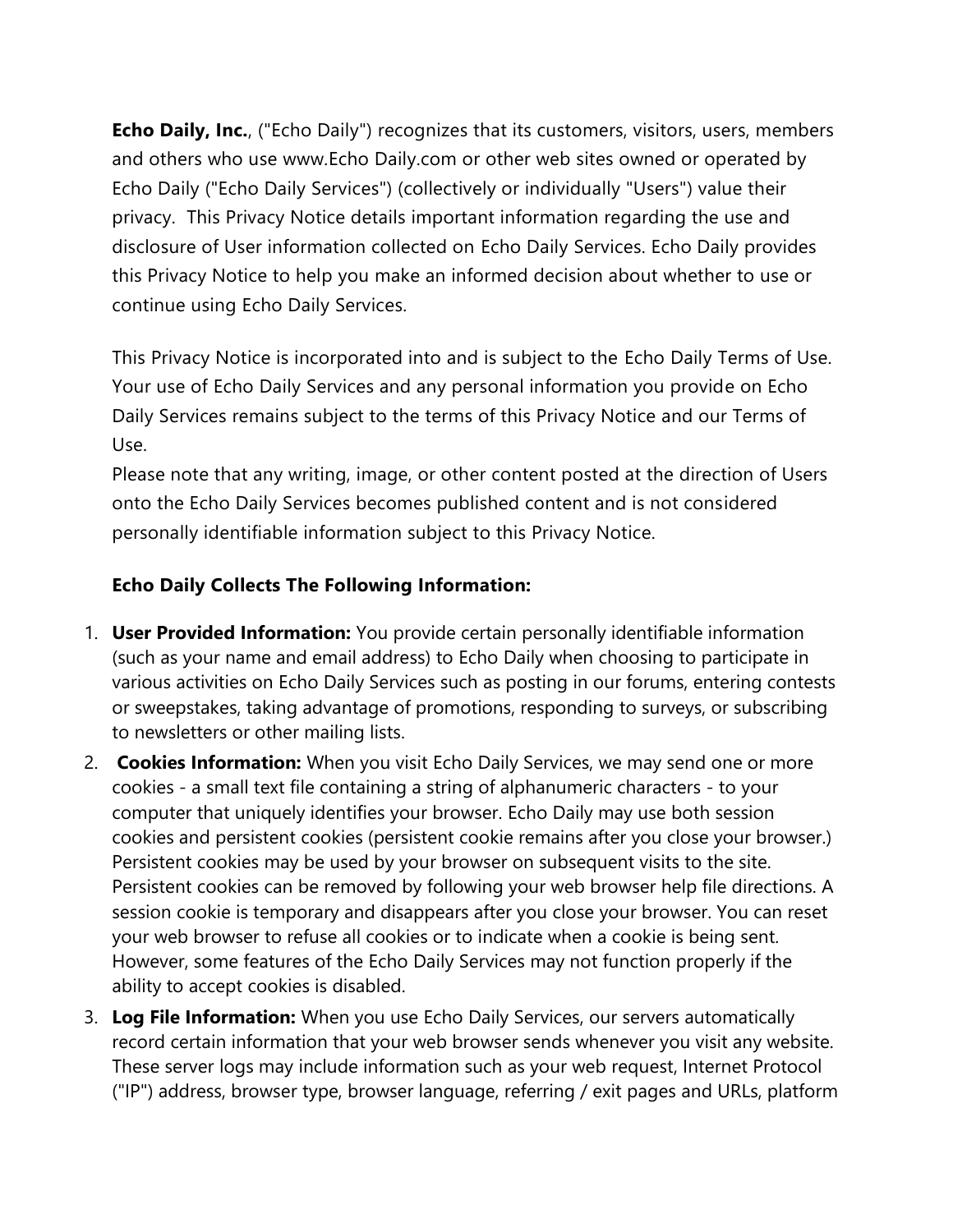type, number of clicks, domain names, landing pages, pages viewed and the order of those pages, the amount of time spent on particular pages, the date and time of your request, and one or more cookies that may uniquely identify your browser.

4. **Clear GIFs Information:** When you use Echo Daily Services, we may employ "clear GIFs" (a.k.a. Web Beacons) which are used to track the online usage patterns of our Users anonymously (i.e., in a non-personally-identifiable manner). In addition, we may also use clear GIFs in HTML-based emails sent to our users to track which emails are opened by recipients.

# **Echo Daily Uses Information in the Following Way:**

- 1. If you submit personally identifiable information to us through Echo Daily Services, then we use your personal information to operate, maintain, and provide to you the features and functionality of Echo Daily Services.
- 2. Any personal information that you voluntarily disclose online (via discussion boards, in messages, areas within any public profile page, etc.) becomes publicly available and can be collected and used by others. Your account name (not your email address) is displayed to other Users when you post messages through Echo Daily Services.
- 3. We do not use your email address or other personally identifiable information to send commercial or marketing messages without your consent or except as part of a specific program or feature for which you will have the ability to opt-in or opt-out. We may, however, use your email address without further consent for non-marketing or administrative purposes (such as notifying you of major Echo Daily Services changes or for customer service purposes).
- 4. We use both your personally identifiable information and certain non-personallyidentifiable information (such as anonymous User usage data, cookies, IP addresses, browser type, clickstream data, etc.) to improve the quality and design of Echo Daily Services and to create new features, promotions, functionality, and services by storing, tracking, and analyzing User preferences and trends.
- 5. We use cookies, clear gifs, and log file information to: (a) remember information so that you will not have to re-enter it during your visit or the next time you visit Echo Daily Services; (b) provide custom, personalized content and information; (c) monitor the effectiveness of our marketing campaigns; (d) monitor aggregate metrics such as total number of visitors, pages viewed, etc.; and (e) track your entries, submissions, and status in promotions, sweepstakes, and contests.
- 6. From time to time, we may contact Users to invite them to participate in usability surveys. Participation in these surveys is purely voluntary. Typically these surveys are anonymous and no personal information is requested. However, occasionally, we may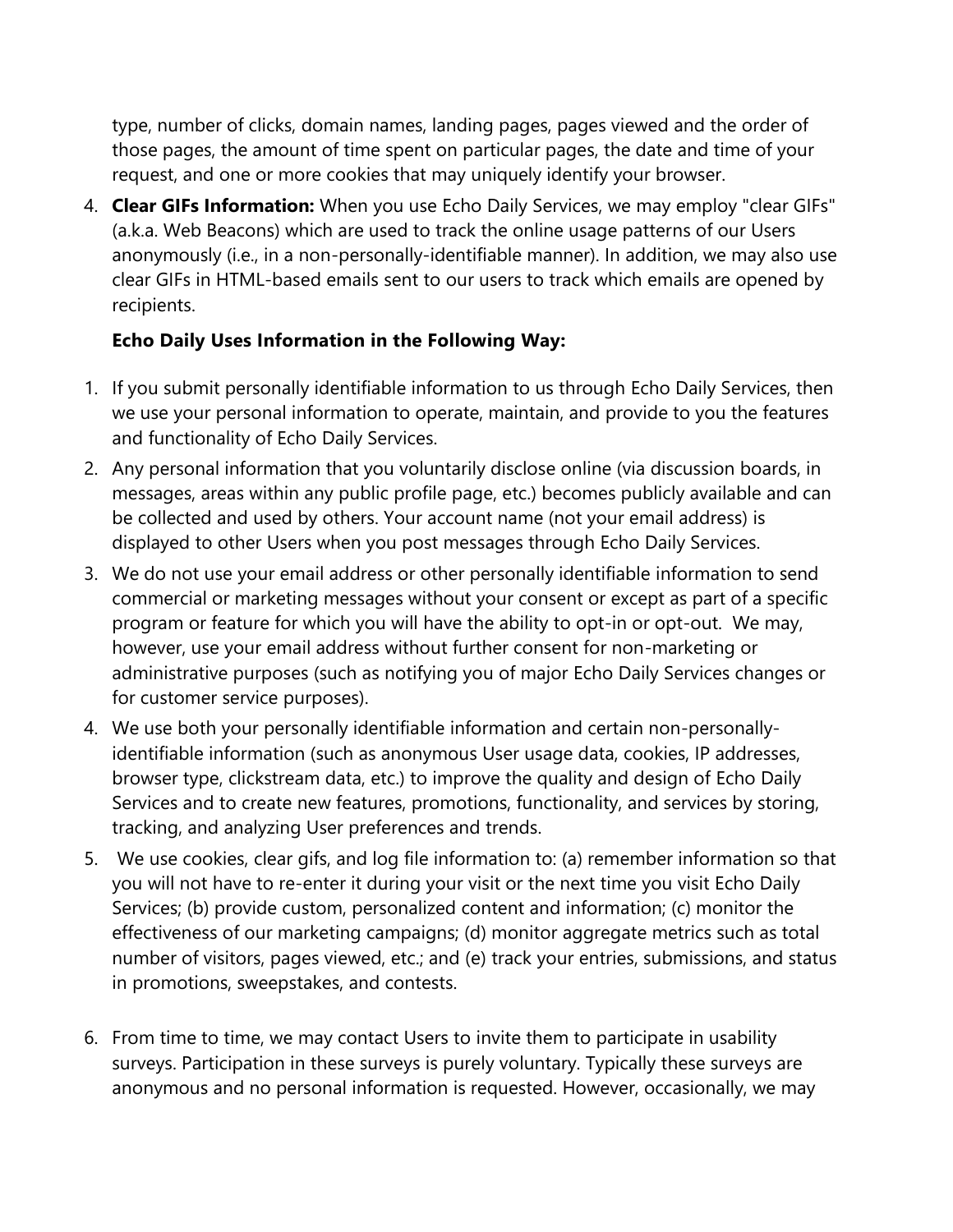request your email address for the purpose of sending you a reward for completing the survey. No personally identifiable information submitted will be shared with people who are not out authorized agents. Data collected through the survey is used to compile demographic information about our members and to assist us in making improvements to the Echo Daily Services.

# **Echo Daily Only Discloses Information When:**

- 1. We provide personally identifiable information and non-personally-identifiable information to our affiliated companies or other businesses or persons for the purpose of processing such information on our behalf. We require that these parties agree to process such information in compliance with our Privacy Policy, and we use reasonable efforts to limit their use of such information and to use other appropriate confidentiality and security measures.
- 2. We do not share your personally identifiable information (such as name or email address) with other, third-party companies for their commercial or marketing use without your consent or except as part of a specific program or feature for which you will have the ability to opt-in or opt-out.
- 3. We do share non-personally-identifiable information (such as anonymous User usage data, referring / exit pages and URLs, platform types, number of clicks, etc.) with interested third-parties to assist them in understanding the usage patterns for certain content, services, advertisements, promotions, and/or functionality on Echo Daily Services.
- 4. We may release personally identifiable information and/or non-personally-identifiable information if required to do so by law, or in the good-faith belief that such action is necessary to comply with state and federal laws (such as U.S. Copyright Law) or respond to a court order, subpoena, or search warrant.
- 5. Echo Daily also reserves the right to disclose personally identifiable information and/or non-personally-identifiable information that Echo Daily believes, in good faith, is appropriate or necessary to enforce our Terms of Use, take precautions against liability, to investigate and defend itself against any third-party claims or allegations, to assist government enforcement agencies, to protect the security or integrity of our web site, and to protect the rights, property, or personal safety of Echo Daily, our Users or others.

## **User Options:**

You may, of course, decline to submit personally identifiable information through Echo Daily Services, in which case Echo Daily may not be able to provide certain services to you. You may update or correct your personal profile information and email preferences at any time by visiting your account profile page. To protect your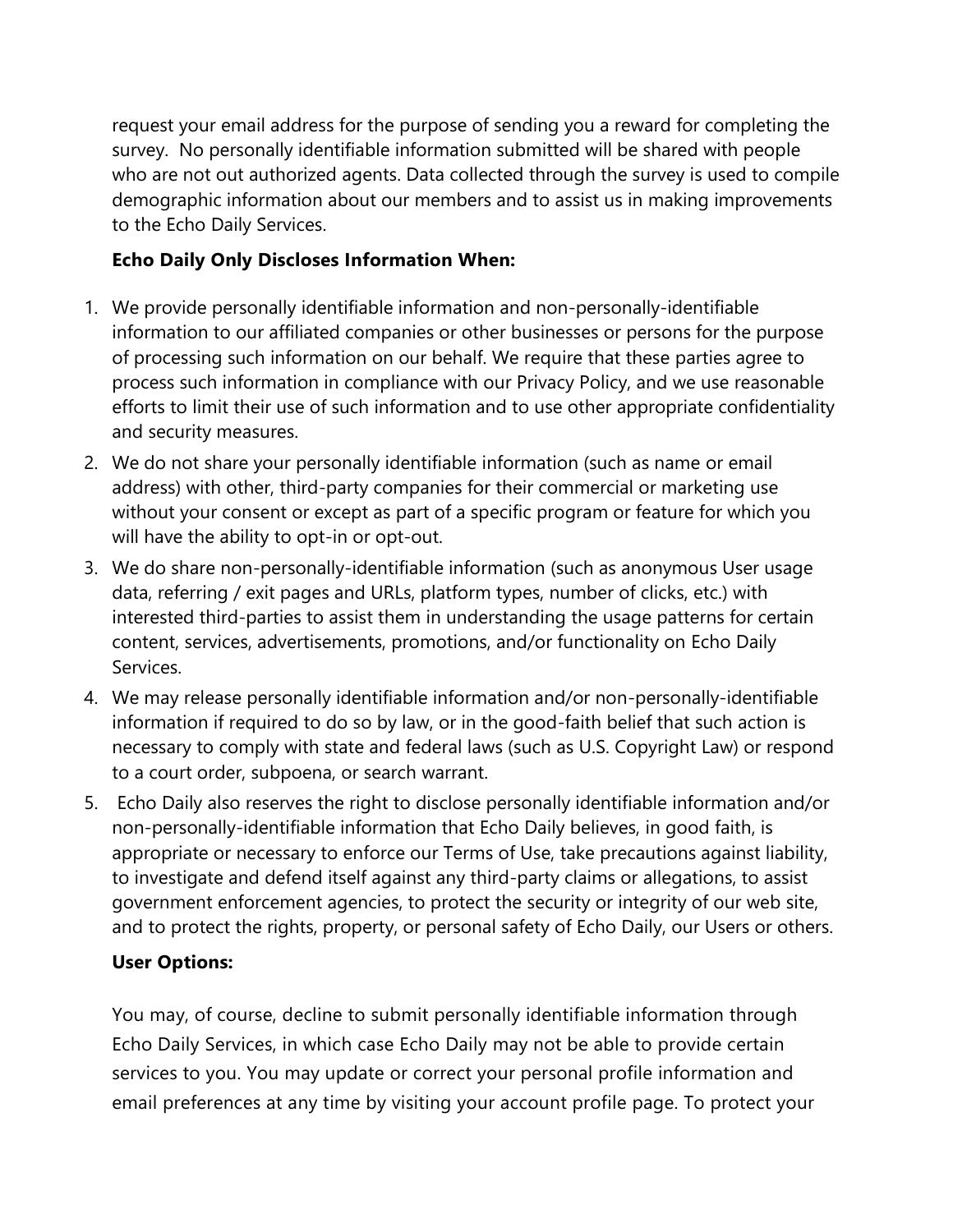privacy and security, we take reasonable steps (such as requesting a unique password) to verify your identity before granting you profile access or making corrections. You are responsible for maintaining the secrecy of your unique password and account information at all times.

Please contact Echo Daily with any questions or comments about this Privacy Notice, your personal information, your consent, or your opt-in or opt-out choices by emailing us at info@EchoDaily.com.

### **Linking Agreements with Other Sites Including Third-party Advertisers:**

Echo Daily allows other companies, called third-party ad servers or ad networks, to serve advertisements within Echo Daily Services. These third-party ad servers or ad networks use technology to send, directly to your browser, the advertisements and links that appear on Echo Daily Services. They automatically receive your IP address when this happens. They may also use other technologies (such as cookies, JavaScript, or Web Beacons) to measure the effectiveness of their advertisements and to personalize the advertising content you see.

Echo Daily does not provide any personally identifiable information to these thirdparty ad servers or ad networks without your consent or except as part of a specific program or feature for which you will have the ability to opt-in or opt-out. However, please note that if an advertiser asks Echo Daily to show an advertisement to a certain audience (for example, women ages 18-24) or audience segment (for example, women ages 18-34 who have viewed certain categories of content) and you respond to that advertisement, the advertiser or ad-server may conclude that you fit the description of the audience they are trying to reach. The advertiser may also use information regarding your use of Echo Daily Services, such as the number of times you viewed an ad (but not any personally identifiable information), to determine which ads to deliver to you.

You should consult the respective privacy policies of these third-party ad servers or ad networks for more information on their practices and for instructions on how to opt-out of certain practices. Echo Daily's Privacy Policy does not apply to, and we cannot control the activities of, such other advertisers or web sites. However, we do require sponsors, advertisers, ad servers, and ad networks that collect cookie or web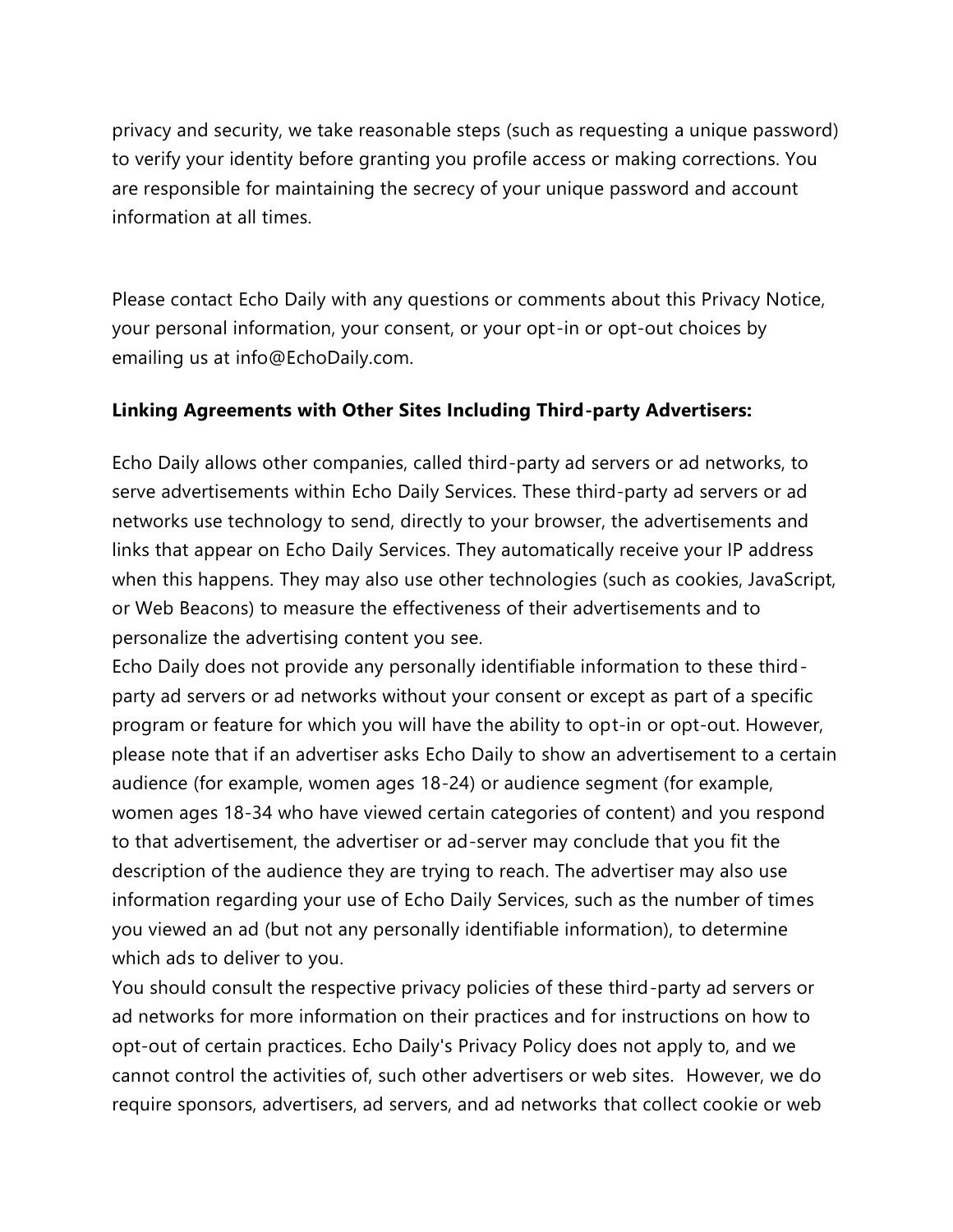beacon information through our website to agree that they will not collect any personally identifiable information from our site without your consent.

### **Echo Daily's Commitment to Security of Data:**

Echo Daily uses commercially reasonable physical, managerial, and technical safeguards to preserve the integrity and security of your personal information. We cannot, however, ensure or warrant the security of any information you transmit to Echo Daily and you do so at your own risk. Once we receive your transmission of information, Echo Daily makes commercially reasonable efforts to secure our systems. However, please note that this is not a guarantee that such information may not be accessed, disclosed, altered, or destroyed by breach of any of our physical, technical, or managerial safeguards.

If Echo Daily learns of a security systems breach, then we may attempt to notify you electronically so that you can take appropriate protective steps. Echo Daily may post a notice on Echo Daily Services if a security breach occurs. Depending on where you live, you may have a legal right to receive notice of a security breach in writing. To receive a free written notice of a security breach (or to withdraw your consent from receiving electronic notice) you should notify us by emailing info@EchoDaily.com.

#### **International Users:**

If you are a User accessing Echo Daily Services from the European Union, Asia, or any other region with laws or regulations governing personal data collection, use, and disclosure, that differ from United States laws, please be advised that through your continued use of Echo Daily Services, which are governed by U.S. law, this Privacy Notice, and our Terms of Use, you are transferring your personal information to the United States and you consent to that transfer.

#### **In the Event of Sale, Merger, Acquisition, or Bankruptcy:**

In the event that Echo Daily is acquired by or merged with a third-party entity, we reserve the right, in any of these circumstances, to transfer or assign the information we have collected from our Users as part of such merger, acquisition, sale, or other change of control. In the unlikely event of our bankruptcy, insolvency, reorganization,